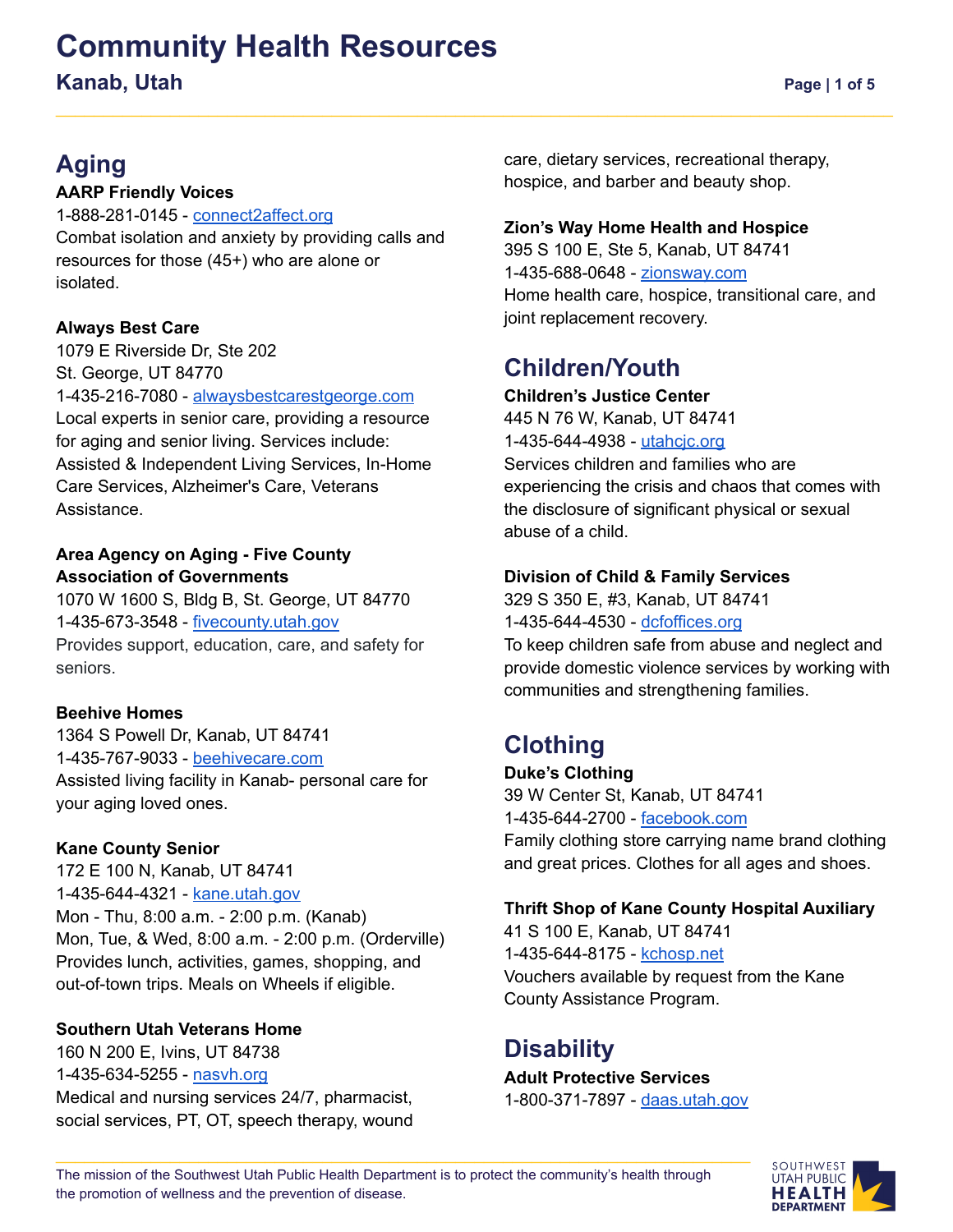### **Community Health Resources Kanab, Utah Page** | 2 of 5

Abuse and neglect of seniors and adults with disabilities. Can call or report online.

### **Cedar City Vocational Rehabilitation Office**

176 E 200 N, Cedar City, UT 84720 1-435-586-9995 - [jobs.utah.gov](https://jobs.utah.gov/usor/vr/index.html) St. George 1-435-673-5091 Support individuals with disabilities in obtaining employment through counseling and guidance, partnerships with employers, and other agencies. Offers training on hiring individuals with disabilities and accommodations to businesses.

### **Division of Services for People with Disabilities**

Toll-Free: 1-877-568-0084 - [dspd.utah.gov](https://dspd.utah.gov/) Supported living, respite care, and residential rehab for children and adults with intellectual disabilities, physical disabilities, brain injuries, and autism.

### **Medical/Dental**

### **Coral Hills Family Dental**

181 W Center St, Kanab, UT 84741 1-435-644-2211 - [coralhillsdental.com](http://coralhillsdental.com/) Dentistry for all ages, dentures, and implants.

### **Hughes & Associates**

2069 N Main St, Ste 200, Cedar City, UT 84721 1-435-867-1111 (ask for David Harris) [hughestax.com](http://www.hughestax.com/)

Provides education and assistance with navigating the Healthcare Marketplace to gain insurance.

### **Kanab Family Dental**

76 E 100 S, Kanab, UT 84741 1-435-644-2719 Dentistry for all ages, emergency procedures, and wisdom teeth extraction

### **Kane County Hospital**

335 N Main St, Kanab, UT 84741 1-435-644-5811 - [kchosp.net](https://kchosp.net/) General medical and surgical facility. Emergency care, acute care, inpatient and outpatient services.

### **Revere Health - Kanab Family Medicine**

355 N Main St, Kanab, UT 84741 1-435-644-4100 - [reverehealth.com](https://reverehealth.com/departments/kanab-family-medicine-2/) Comprehensive care for all ages; gynecological care, mental health management, physicals, immunizations, etc.

### **Southwest Utah Public Health Department**

445 N Main St, Kanab, UT 84741 1-435-644-2537 - [swuhealth.org](https://swuhealth.org/knb/) Environmental health, vital records, immunizations, emergency preparedness, Baby Your Baby, WIC.

### **Domestic Violence**

### **Dove Center**

1240 E 100 S, Ste 221, St. George, UT 84790 Help Line: 1-435-628-0458 Office: 1-435-628-1204 - [dovecenter.org](https://dovecenter.org/) Provides shelter, advocacy and counseling for survivors of domestic abuse, dating violence, sexual assault, rape, sex trafficking, and stalking.

### **Victim Services**

76 N Main St, Kanab, UT 84741 1-435-644-4989 - [kane.utah.gov](https://kane.utah.gov/gov/dept/victim-services/) 24 Hour On-Call Advocates 435-644-2349 or 877-644-2349 This department works under the Kane County Attorney's Office to protect and defend the rights of victims in Kane County.

### **Another Way**

835 Newburn Road, Page, AZ 86040 1-928-645-5300 - [www.PRDVS.org](http://www.prdvs.org)

Free and confidential victim services, including: crisis intervention, emergency shelter for victims and children, food and basic needs, legal advocacy, education, and emergency response teams.

### **Job Training/Education**

### **Dixie State University - Kanab**

59 E Cowboy Way (west of High School) Kanab, UT 84741

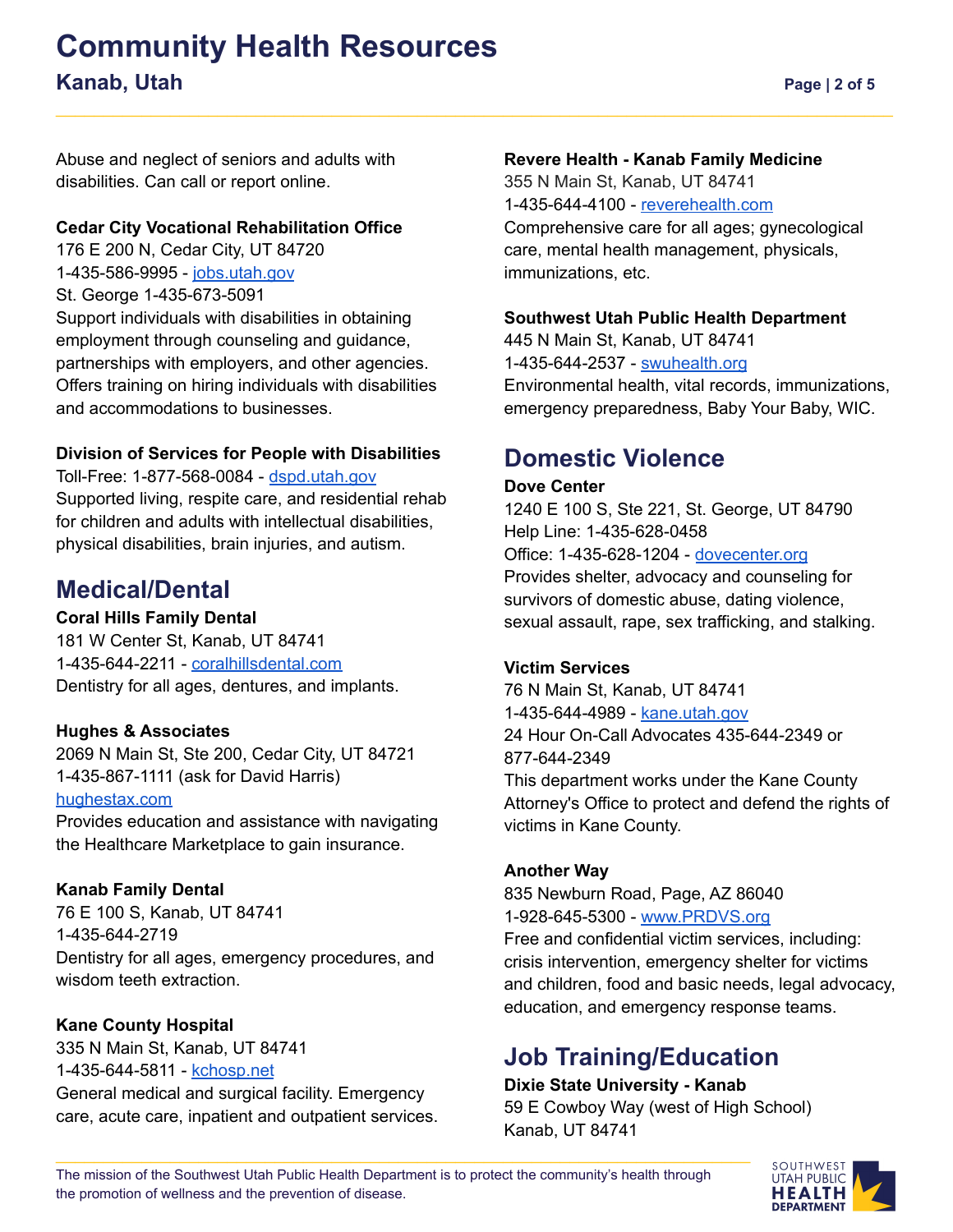# **Community Health Resources**

### **Kanab, Utah Page** | 3 of 5

1-435-644-5821, ext.409 - [kanab.dixie.edu](https://kanab.dixie.edu/)

**Kanab/Kane County Preschool** 1-435-644-6205 Preschool for ages 3+

### **Kanab Elementary**

41 W 100 N, Kanab, UT 84741 1-435-644-2329 - [kes.kanek12.org](https://kes.kanek12.org/) Kindergarten, First through 6th Grade

### **Kanab Middle**

690 S Cowboy Way, Kanab, UT 84741 1-435-644-5800 - [kms.kanek12.org](http://kms.kanek12.org/#) 7th and 8th Grade

### **Kanab High School**

59 E Cowboy Way, Kanab, UT 84741 1-435-644-5821 - [khs.kanek12.org](https://khs.kanek12.org/) 9th through 12th Grade

### **Kane County Adult Education**

733 S Cowboy Way, Kanab, UT 84741 1-435-644-8609 - [facebook.com](https://www.facebook.com/Kanecountyadulteducation/) Finish a class or earn some credit toward your high school diploma or a GED certificate.

### **Waterford Upstart**

### 1-877-299-7997 - [waterford.org/](https://www.waterford.org/)

Provides four-year-old children access to the highest form of academic support in their early education at no cost to participants: personalized family education and coaching, a new computer and Internet if needed, and adaptive educational software.

### **Workforce Services**

468 E 300 S, Kanab, UT 84741 1-435-644-8911 - [jobs.utah.gov](https://jobs.utah.gov/)

Assists individuals in preparing for and finding jobs, meeting workforce needs of Utah businesses, and administering temporary assistance.

### **Emergency Housing**

#### **Switchpoint**

948 N 1300 W, St. George, UT 84770 1-435-628-9310 - [switchpointcrc.org](https://switchpointcrc.org/) Provides emergency shelter for families and individuals experiencing homelessness.

### **Employment**

**Ensign Staffing** 468 E 300 S, #1, Kanab, UT 84741 1-435-644-2300 Helps provide short term and long term positions needing to be filled right away.

### **Job Workforce Services**

468 E 300 S, Kanab, UT 84741 1-435-644-8911 - [jobs.utah.gov](https://jobs.utah.gov/) Assists individuals in preparing for and finding jobs, meeting workforce needs of Utah businesses, and administering temporary assistance.

### **Food**

### **Kane County Assistance Program**

1-435-644-7570 - [kane.utah.gov](https://kane.utah.gov/gov/dept/sheriff/emergency-services/public-assistance-programs/) Emergency assistance including food, prescriptions, utilities, gas, repairs, and other unexpected needs.

### **Kane County Care & Share**

56 W 450 N, Kanab, UT 84741 1-435-644-4327 - [kane.utah.gov](https://kane.utah.gov/gov/dept/care-and-share) SNAP/Food Stamps: 1-866-348-6479 The Care and Share Food Bank in Kanab, Orderville, and Big Water distribute food on the 1st and 3rd Thursday of each month from 2:00 - 6:00 p.m. Pantries are client choice.

### **Utah Food Bank - Kane County Mobile**

20 E Center St, Kanab, UT 84741 1-435-656-9122 or 1-801-978-2452 Second Monday of each month starting at 10:00 a.m. until food is distributed.

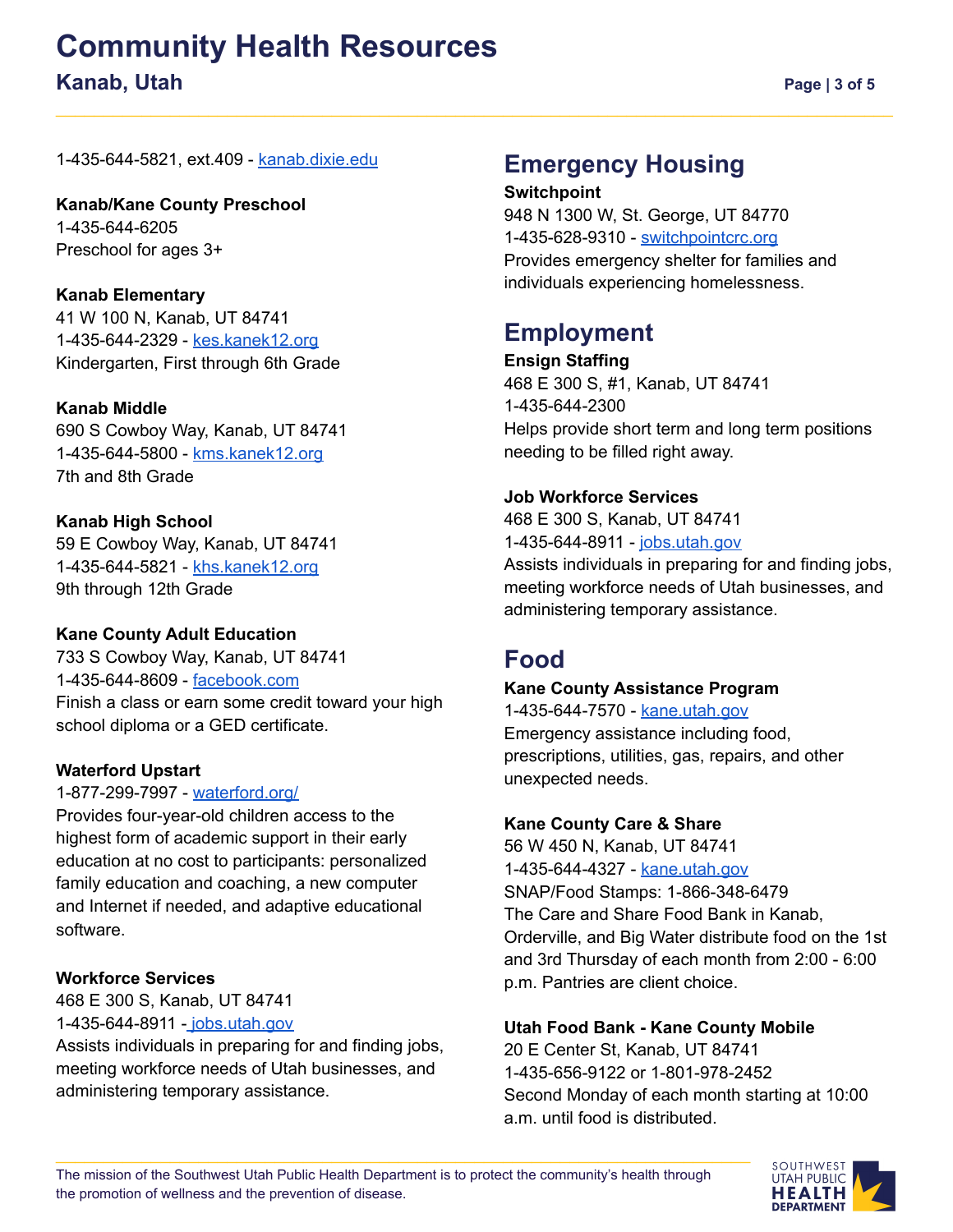# **Community Health Resources**

**Kanab, Utah Page |** 4 of 5

### **Holiday Needs**

#### **Sub for Santa**

78 S 100 E, Kanab, UT 84741 [visitsouthernutah.com](https://visitsouthernutah.com/sub-4-santa/)

Businesses that participate have a tree with ornaments, each listing a child's age, gender, and size of shoes or clothing. Community members can select ornaments to do the shopping for, then they can return the new, unwrapped item to the participating business.

### **Housing**

### **Cowboy Bunkhouse**

210 W 300 N, Kanab, UT 84741 1-435-644-8224 - [thecowboybunkhouse.com](http://www.thecowboybunkhouse.com/home.html) Hostel that is pet and family friendly. Camping and hammock sites available.

### **Lazy Days**

226 W 200 N, Kanab, UT 84741 1-435-644-3432 - [apartments.com](https://www.apartments.com/lazy-days-apartments-kanab-ut/f8m4n8t/) 39-unit apartment complex. No pets allowed.

### **Utah Rent Relief**

### [rentrelief.utah.gov](https://rentrelief.utah.gov/)

Program can help renters who are unable to pay their rent and utilities due to circumstances related to COVID-19.

### **Mental Health**

**Encompass (Arizona)** 170 N Main St, Fredonia, AZ 86022 Phone: 1-928-643-7230 - [encompass-az.org](https://www.encompass-az.org/) Crisis Hotline: 1-928-645-8180 Providing compassionate behavioral health care as well as personalized, comprehensive medical care.

### **Multicultural Counseling Center**

1-801-915-0359 - [mccounseling.com](https://www.mccounseling.com/) Provides quality short-term behavioral health services. \*caters to POC \*telehealth option

### **NAMI - National Alliance on Mental Illness**

24/7 crisis support: text NAMI to 741-741 HelpLine: 1-800-950-6264 or [info@nami.org](mailto:info@nami.org) Monday - Friday: 10:00 a.m. - 10:00 p.m. (ET) [nami.org](https://www.nami.org/Home)

Free service providing information, resource referrals, and support to people living with a mental health condition, their family members, and caregivers.

### **Southwest Behavioral Health Center**

445 N Main St, Kanab, UT 84741 1-435-644-4520 - [sbhc.us](http://www.sbhc.us/) Assists in preventing and recovering from mental illness and addiction.

### **Suicide Prevention Hotline**

1-800-273-8255 - [suicidepreventionlifeline.org](https://suicidepreventionlifeline.org/) 24/7 free and confidential emotional support for people in emotional distress or suicidal crisis.

### **Utilities**

### **Comcast Internet**

#### [internetessentials.com](https://www.internetessentials.com/)

Offers high-speed internet for low-income families in Utah.

### **Emergency Broadband Benefit**

#### [getemergencybroadband.org](https://getemergencybroadband.org/)

Discounted internet (if client qualifies) offered through AT&T, CenturyLink, Verizon, SC Broadband, etc.

### **H.E.A.T. Program Home Energy Assistance Target**

1-435-644-3803 - [fivecountyheat.org](https://fivecountyheat.org) Provides assistance to individuals and families to meet increased energy costs in winter and summer months.

### **Kane County Assistance Program**

1-435-644-7570 - [kane.utah.gov](https://kane.utah.gov/gov/dept/sheriff/emergency-services/public-assistance-programs/)